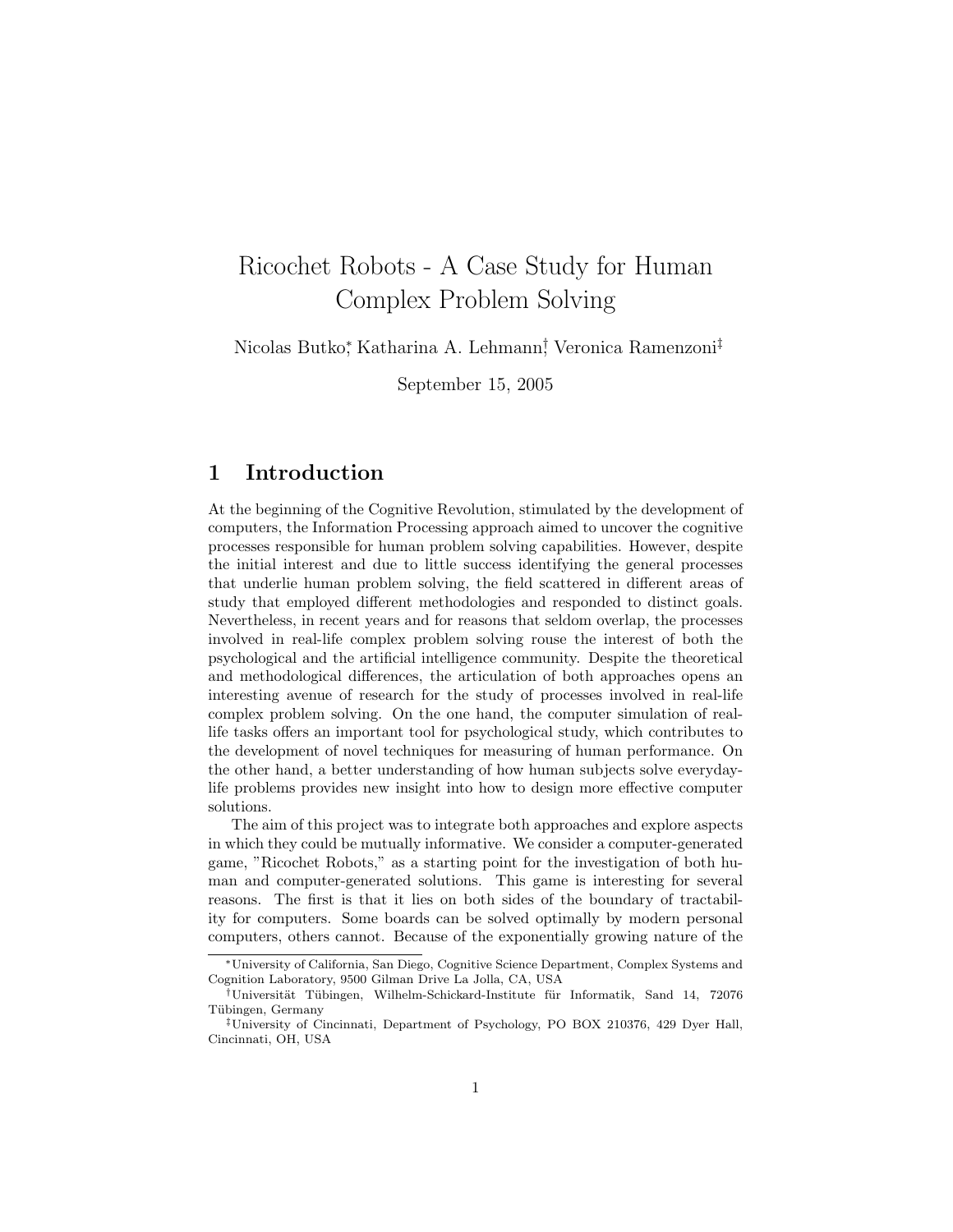game, even with computer power doubling in accordance with Moore's law, this game will span the boundary of computability for many years to come. A second reason Ricochet Robots is an intriguing problem domain is that, while it is easy for human experts to find some solutions to almost every solvable board configuration, it is often quite difficult for them to find the optimal solution. This points to something interesting about human problem solving beyond just exploring a search space blindly. It may indicate that some avenues are easily searched, and others are heavily suppressed. In that respect, the analysis of human performance in solving the game provides interesting information about the different strategies used in solving complex problems.

A final point of interest about this particular task is that it follows notions of complexity both from a computer science point of view and from a psychological point of view. The former criterion is satisfied because of the exponential nature of the search space. The latter is satisfied because the structure underlying the game is changed every time a move is made: by moving one robot, the possibilities that are available to the other robots may change considerably. In order to explore these notions, we approach the study of the game using four distinct but complementary strategies. After explaining the game in Sec. 2, we discuss an optimal solution finder, and the difficulties faced in the creation thereof in Sec. 3. In Sec. 4 we study human learners, and try to glean insights about their strategies for solving novel problem solving tasks. This aspect of the project involved the experimental analysis of a pilot sample of human subjects and a detailed case study of a more complex version of the game. Third, we will describe in Sec. 3.2 our attempts to build a solution finder based on intuitions about the way 'expert human subjects solve the game: one that finds solutions quickly, though not necessarily the optimal ones. Finally, Sec.5 describes the changing underlying structure of the game's landscape to explore the self-organization of agents.

# 2 Ricochet Robots - The Game

Ricochet Robots has been created by Alex Randolp, and published by Hans im Glück in 1999 as Rasende Roboter. In the UK and US it is distributed by  $Rio$ Grande Games. The classic board game is played on a  $16\times16$  grid of cells C. A cell can thus be represented by a pair of numbers denoting its x- and y-position, respectively (s. Fig. 1). A cell can have walls at the upper, right, lower, or left border. The grid is bound by a wall, such that all cells at x-position 0 have a wall on their left border, all cells at y-position 0 have a wall on their upper border, all cells at x-position 15 have a wall on their right border, and all cells at y-position 15 have a wall on their lower border. We will call walls on the upper border 'northern' walls, walls on right borders 'eastern' walls, and so on. The four cells in the middle of the board are not accessible and also bound by walls. Additionally, some of the inner cells of the board show walls.

Four so-called *robots*  $R_1, R_2, R_3, R_4$  can be placed arbitrarily on the grid, as long as no two robots are standing on the same cell and none is placed on the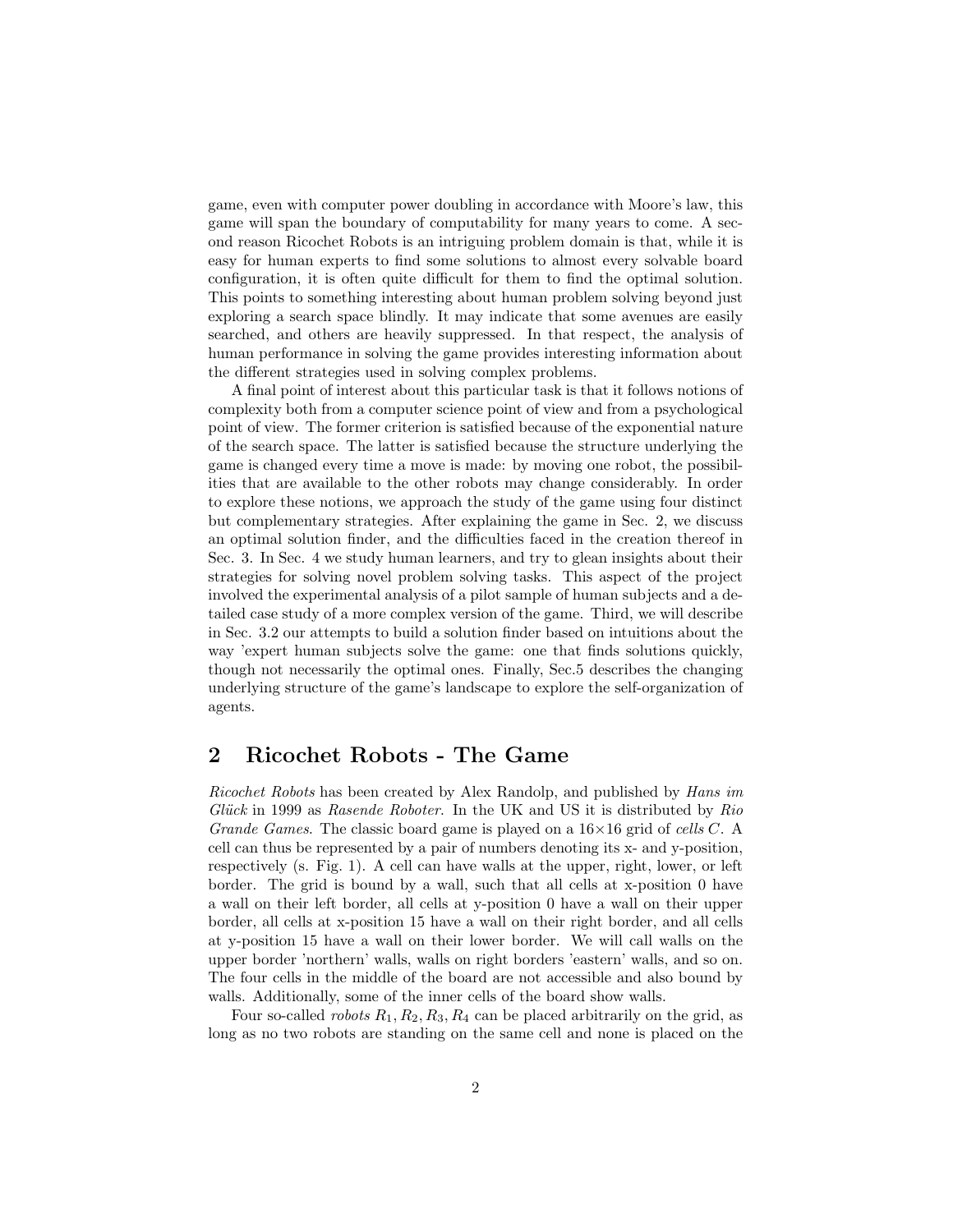four cells in the middle. Every robot can be moved by any player. A move of any robot is defined as moving vertically or horizontically over the cells until an obstacle is met. An obstacle is either defined as a wall that is perpendicular to the direction the robot moves or any other robot standing on a cell in the direction the robot moves. For example, if robot 1 moves horizontically to the left, it can reach cell  $(5, 6)$  because it is blocked by robot 4 on cell  $(4, 6)$ . Horizontically to the right it will stop at cell  $(15, 6)$ , stopped by the eastern wall on this cell. Vertically upwards it will stop at cell  $(9, 4)$ , stopped by the southern wall of cell  $(9, 3)$ . Vertically downwards it will stop at cell  $(9, 15)$ .



Figure 1: A typical board of Ricochet Robot is based on a 16×16 grid. Four robots, represented by labelled black dots, are placed on it arbitrarily such that no two robots occupy the same cell and none is placed on the four cells in the middle of the board. Cells can have walls. A robot has to move either vertically or horizontically until it is stopped by a wall or another robot, i.e., no robot can stop without bouncing into an obstacle. The four possible moves of robot 1 are indicated by arrows in the figure.

A robot can only stop at those cells where either a wall blocks it move or another robot.

The original game is played in 17 rounds: In each round a pair of robot  $R$ and cell  $C$  is chosen. The task is to find the minimal number of moves such that robot R will stop at cell C. All robots can be moved in order to help robot R to reach that cell and stop there. Two examples are given in Fig. 2.

For our experiments in Sec. 4 we used a self-implemented computer version of the game.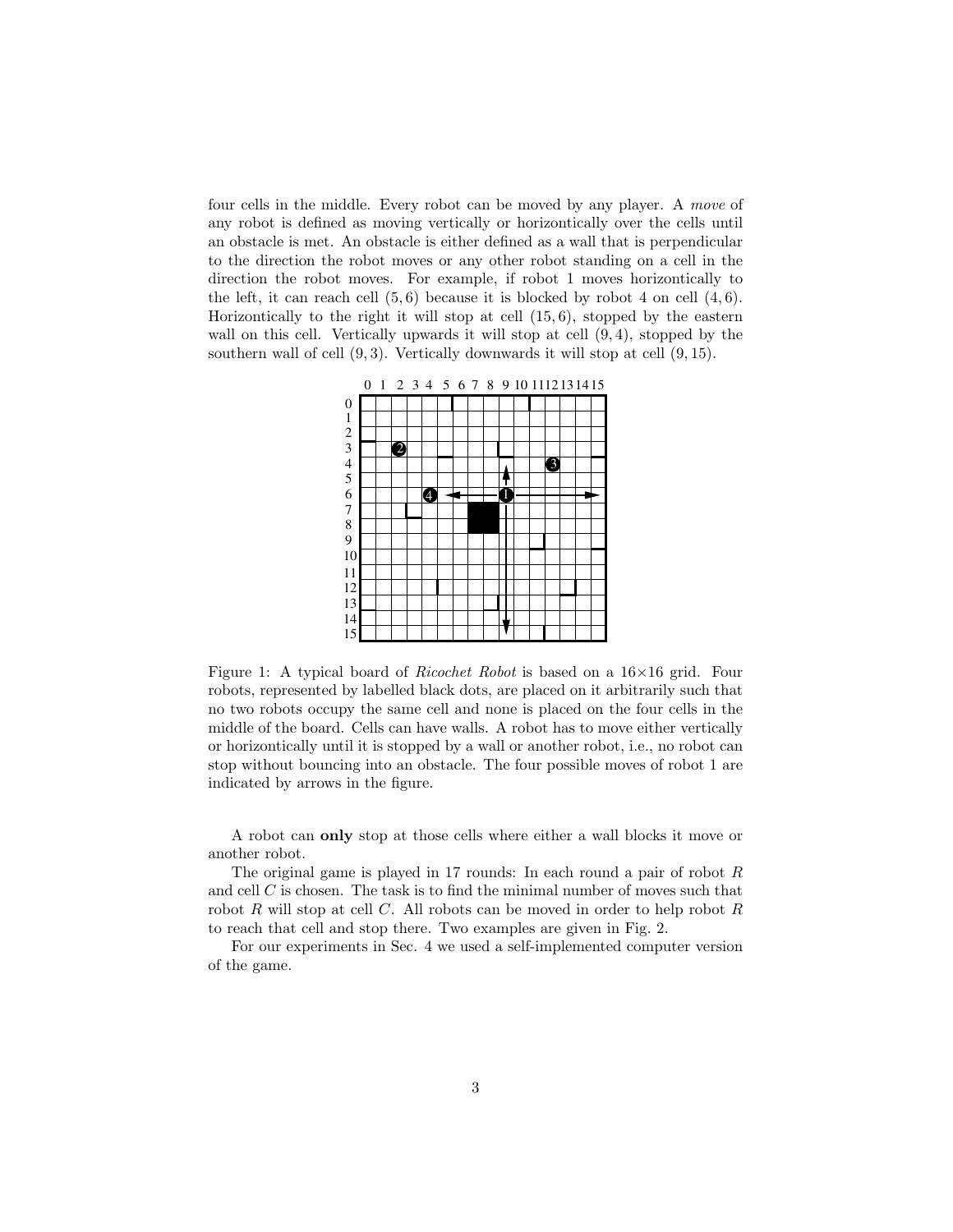

Figure 2: The task is to move robot  $R$  to cell  $C$  with as little moves as possible. On the left side it can be seen that the robot can reach cell  $(0, 13)$  with five moves by first going upwards, than rightwards, downwards, leftwards, and downwards. Another solution is to move first robot 1 to the left and upwards (2 moves) plus two moves of robot R, yielding four moves in total.

# 3 Complexity of Optimal Solution Finder

We have indicated in the introduction that *Ricochet Robots* is a 'complex' game because it 'grows exponentially'. What does it mean to say that Ricochet Robots has an exponentially growing nature? At any board position in the game, a robot will have at most four moves available to it. Usually the robot will be standing against at least one obstacle, and so will have at most three moves available, but board situations can be created fairly easily where a given robot is not against a wall. In the example board in Figure 3, every piece has three moves available to it, and so there are 12 possible moves.

After we make each of those 12 moves, each robot will have up to three moves to make for 12 more possible moves. In order to see where we can arrive in two moves, we must consider 144 possibilities, consequently. For three moves, we must consider  $12 \times 144$ , or 1728 possibilities. To see where each robot can be in six moves, we must consider almost three million possibilities. In general, if we consider that each robot has three moves available to it at a given time, the number of possibile outcomes n moves in the future is  $12^n$ .

We call 12 a "branching factor" because we can represent the possible sequences of moves as a tree, where each node has 12 "branches." This is also illustrated in Figure 3. In reality, the branching factor is slightly smaller, because often a piece will only have two, and sometimes only one or zero options available. As we will see, with smart algorithms and large memory usage, we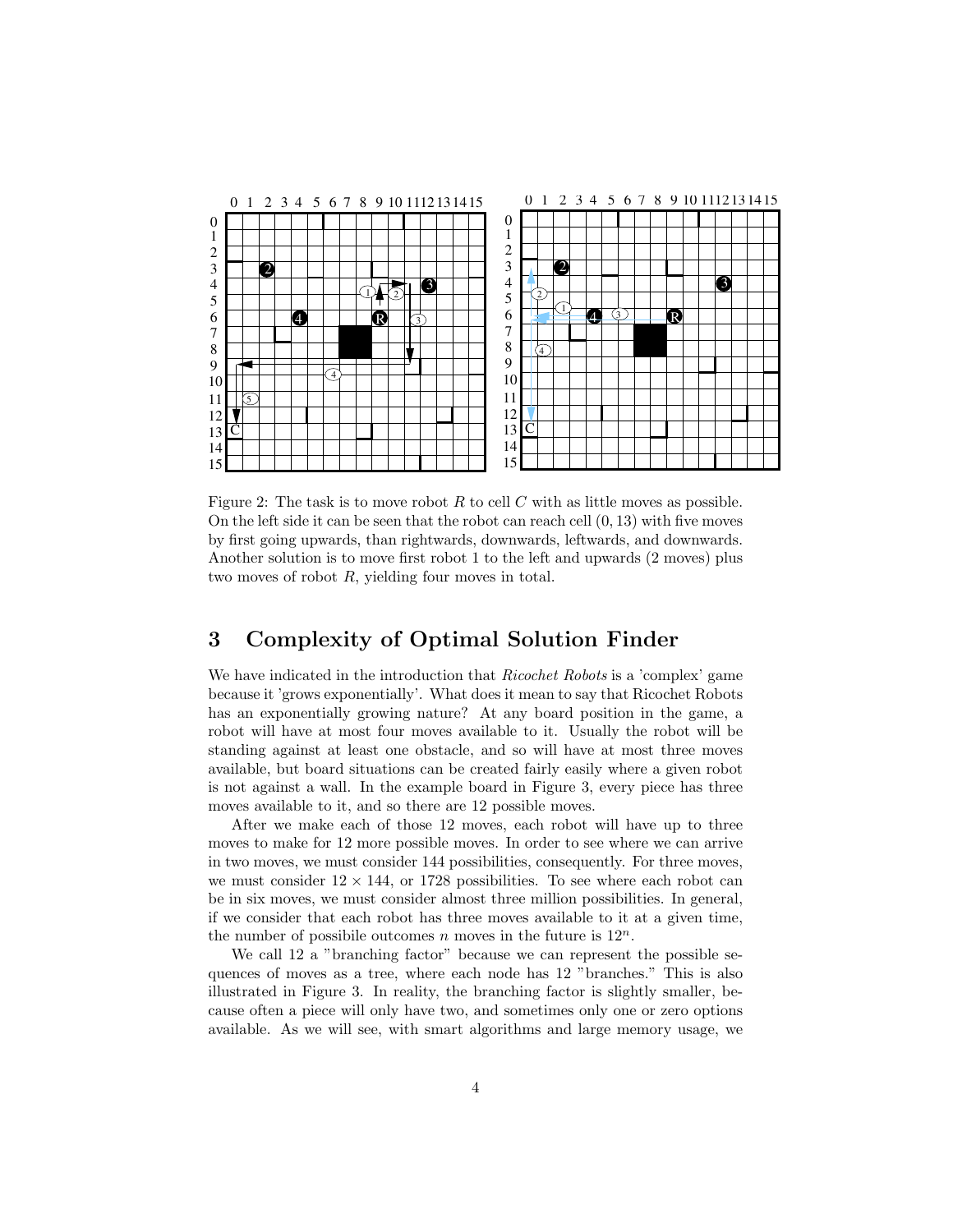

Figure 3: The board depicted in this picture allows three (independent) moves for every of the four robots, represented by 12 points in the search tree. Depending on the choice of each of these robots, the moves and or the number of possible moves of the others may be influenced. Also, the board shows that it makes a difference in which order the robots will move: If robot 3 moves to the right or left, robot 4 can now move on more fields downwards than before. If robot 4 had first moved downward, then robot 1 had moved to the right, it would take three moves in total to get robot 4 to the former field of robot 1. Thus, the search tree must hold all possible orders of all possible moves at any given time step.

can reduce the branching factor even further, but the fundamental problem will still remain exponential.

To completely understand search trees, we need to review some terminology. A "tree" is a connection of "nodes." In our case, each node corresponds to a situation on the board, i.e., the positions of all four robots. Each node (current board situation) is connected to another node (possible next board situation) by a "link" if there exists one move from one of the robots that will transform the first situation into the latter. The situation on the starting board is called the "root node." A "level" of the tree is the set of all nodes a fixed distance away from the root, where the distance is here defined as the number of moves needed to transform the situation on the starting board to the wanted situation. Thus, level  $n$  is the set of all board situations that can be reached in exactly  $n$ moves from the beginning. A "child" of a node is a node in level  $n + 1$  that is linked to by a node in level n. A node represents a final state if the designated robot  $R$  is on the cell  $C$  of the board, i.e. if we have won.

Notice that since it will be possible to access the same board position at different times, nodes corresponding to identical board positions may exist at different levels in the tree.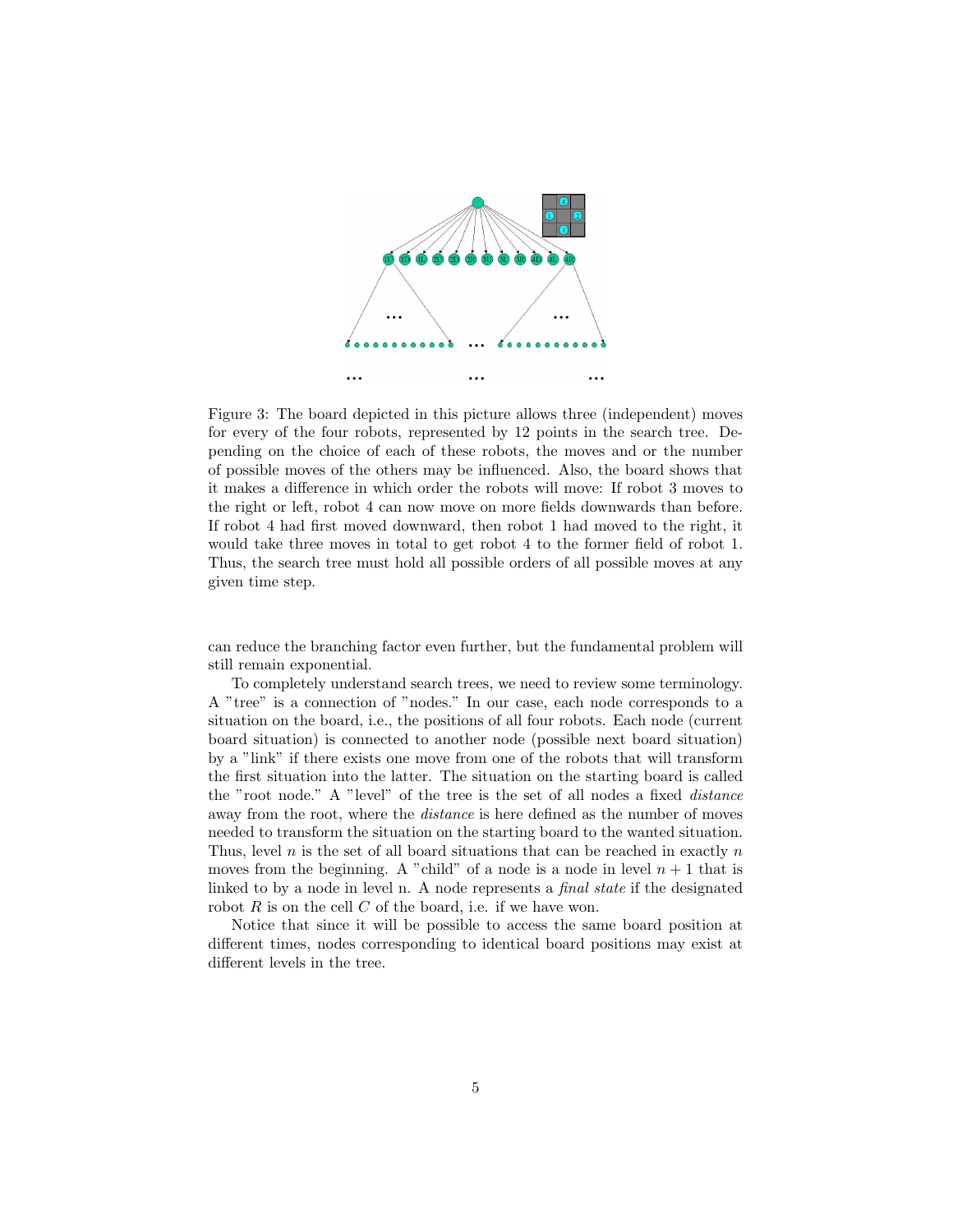## 3.1 Comparison of Search Algorithms and Time/Memory **Tradeoffs**

There are two basic classes of algorithms for searching through possibilities of moves such as we have in this case. These are *Breadth First Search* (BFS), and Depth First Search (DFS). We will explain these in more depth shortly. Over the years, there has been little improvement to these basic algorithms for searching entire trees. Even fancy search techniques like A\* search provide no improvement in our case because each move (and so each link in the tree) is weighted equally.

## 3.1.1 Breadth First Search

In Breadth First Search (BFS), we start at the root node, and add all the children of the root node to a list of moves we are considering. We take each of these in turn, checking to see if it is a final state or not. If not, we take all of the children of that node and add them to the end of the list. After we've considered all nodes in level 1, our list will consist only of nodes from level 2. After we consider all nodes in level 2, our list will consist only of nodes from level 3, and so on.

Breadth First Search is time efficient, but costly in terms of memory. One reason that it is time efficient is that we will find an optimal solution before any suboptimal solution. By searching levels in order, we guarantee that the first winning board position we find will be the one with the least number of moves. The price we pay for this is that we need to keep up to  $B<sup>n</sup>$  possible moves in memory at a given time, where  $B$  is the branching factor that we discussed above.

Luckily, we can reduce this branching factor quite a bit with an efficient implementation. For a relatively small amount of extra memory, we can maintain not only the current board positions, but all previous ones in memory. This prevents us from having to add board positions we have already seen to our search tree, and having search them again. The cost of this improvement is small. For a branching factor of 2, we need only twice as much memory; for higher branching factors, we need less than twice as much. The time needed to search through old moves to find duplicates is proportional to the level and not the total number of moves, and so it takes little time.

Thus, with a sophisticated algorithm, for a little bit of extra memory and a very small amount of extra time, we can reduce our branching factor and substantially increase performance. This will ultimately allow us to consider a few extra moves for the optimal board position.

#### 3.1.2 Depth First Search

In contrast to BFS, Depth First Search (DFS) sacrifices time in favor of memory efficiency and facility of implementation. In Depth First Search, we start at the root node and search its first child's first child's ... until we come to a node with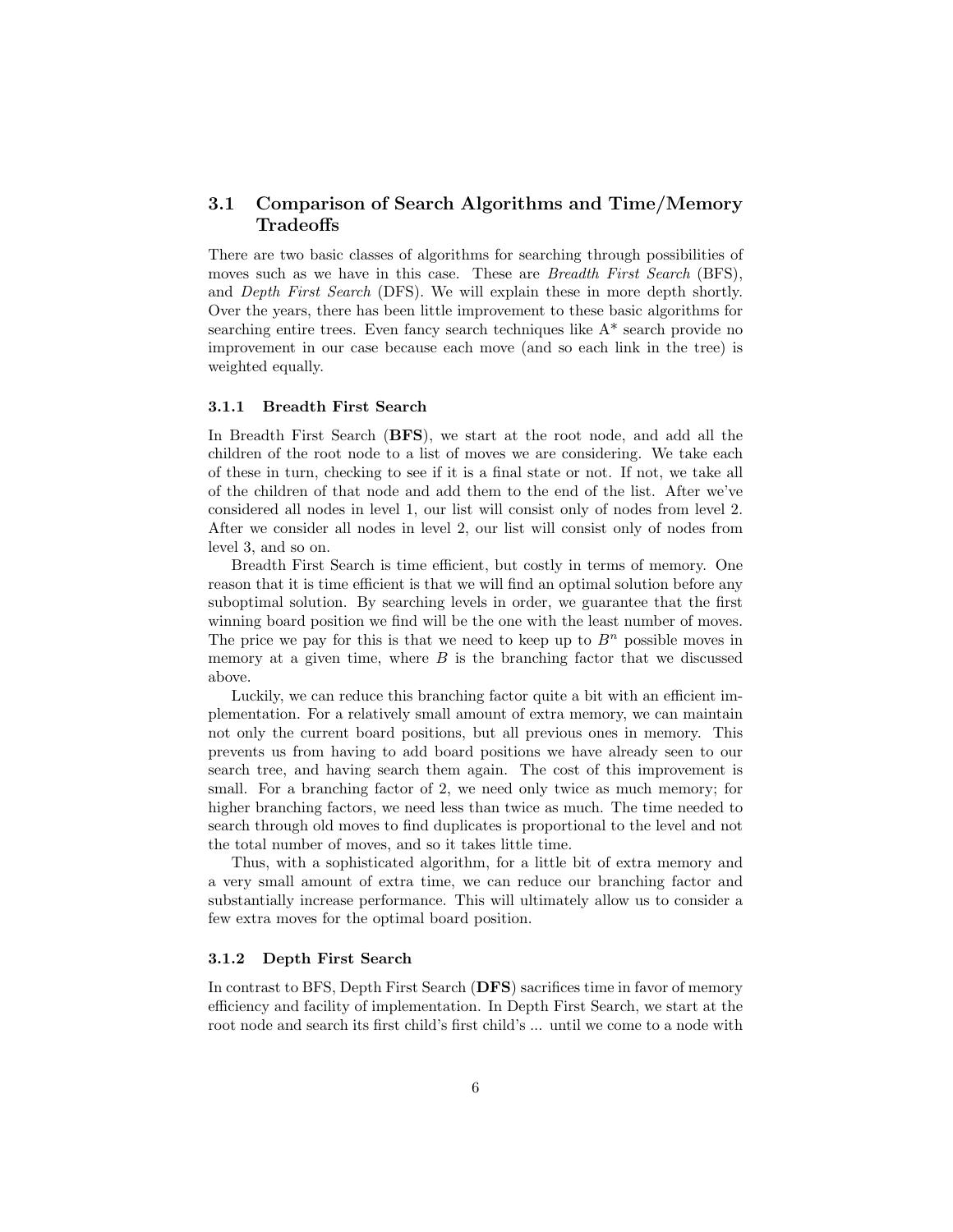no children. Then we go back to the parent of the later node and search its second child, and so on. Now, instead of always having to remember every node in a level, we only have to remember which node is the parent of the current node and which are its children. This takes virtually no memory.

Unfortunately, we don't get the same guarantees about finding optimal solutions first, or even at all. For example, if a sequence of moves just repeats board positions, DFS could search that sequence ad infinitum because it has no memory of what it has seen before.

Luckily, we can circumvent this problem with an algorithm called Depth Limited Depth First Search (DLDFS). DLDFS searches only nodes of level less than l, a depth limit. By increasing l to  $l + 1$  after all nodes of level up to level l have been searched, we can guarantee that the optimal solution will be found, and will be found first.

The cost of this guarantee is repetition: since we have no memory of level  $l-1$ , we have to go through the entire tree until we get to level  $l-1$  before we can consider level l. So, to consider level l, we must consider level  $l - 1$  twice, level  $l - 2$  three times, and so on. As we saw before, with a branching factor of 12, level 6 contains three million elements, which we will have to re-search for each level  $l > 6$ . This seems like a large sacrifice, but it is always small compared to the size of the next level: with a branching factor of 12, if level 6 has three million elements, level 7 will contain 36 million. Compared to the cost of exponential growth, the cost of redundancy is small.

Still DLDFS has a drawback, which is that while we were able to use our memories in BFS to reduce our branching factor in some sophisticated way, we must continue to use a naive branching factor with DLDFS. This produces a very real tradeoff between a time-expensive algorithm and a memory-expensive algorithm. This tradeoff is illustrated in Figure  $[n+1]$ .

## 3.2 Optimal Solutions

As argued above it is difficult to implement an optimal solution finder for Ricochet Robots. Nonetheless many humans love that game and do agree, normally after some minutes of intensive starring at the board, that they have indeed found an optimal solution. In the next section we will discuss a different way how a computer could be used to find solutions and then start our discussion on the human problem solver.

## 3.3 A Human inspired Problem Solver

Speaking with some experienced players we tried to derive their personal problem solving strategies. It seems that most players decide within a short time span to either

1. try to solve it 'forwards' by making some moves with the designated robot R. Most stop after 4-5 steps.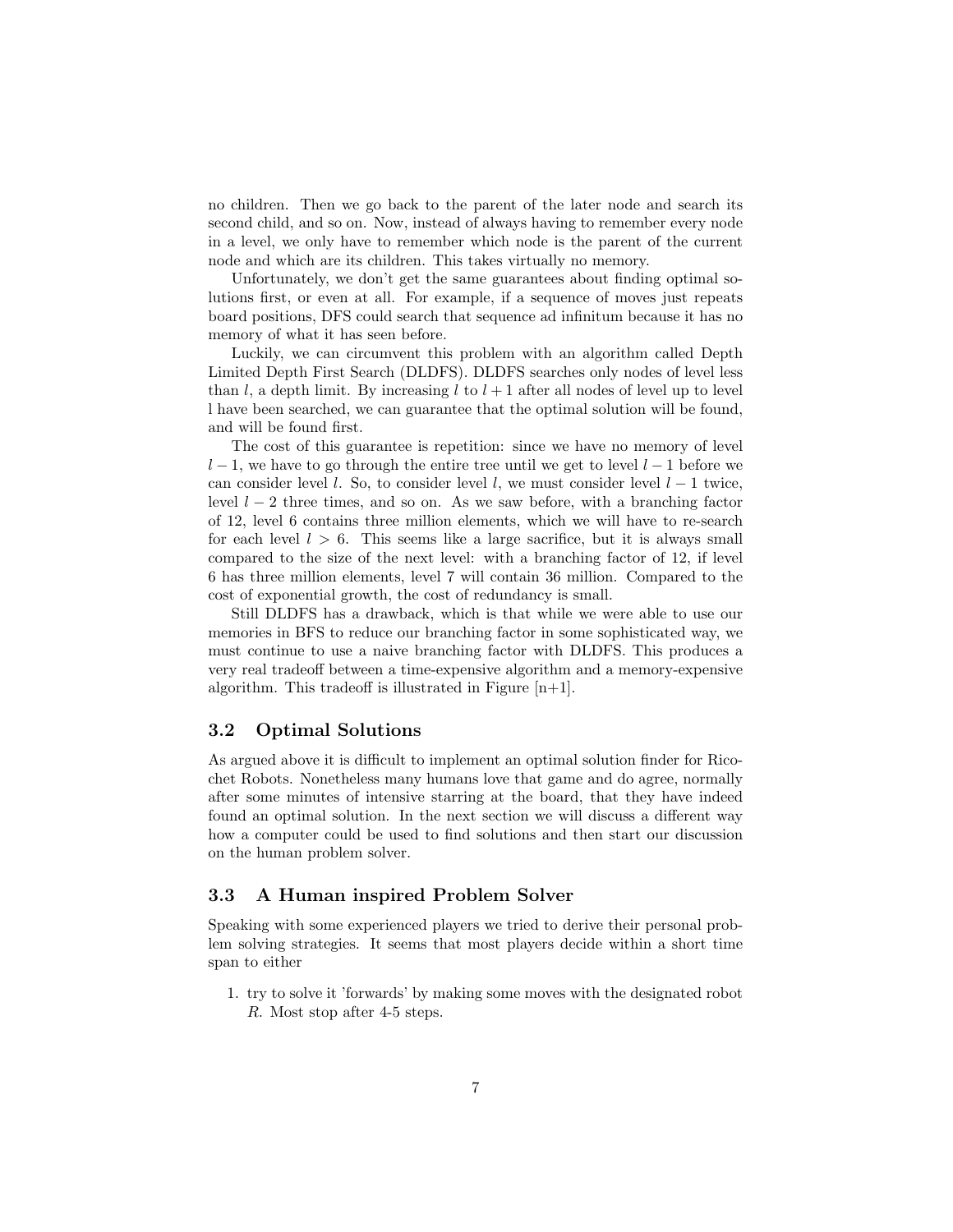

Figure 4: Time/memory tradeoffs for modern processors. Using a naive search algorithm, we have a high branching factor, and are limited by time rather than memory. Using a sophisticated search algorithm, we have a lower branching factor and are limited by memory, and not time. Reasonable limits for current personal computers are given.

2. try to solve it 'backwards' by finding out from where R has to come in order to reach the cell C.

It seems that this first decision is made very quickly. Some players report that they just 'knew' that the overall move sequence will be hard so it made more sense to try it backwards. Sometimes  $C$  is very near to the current position of R and then the forward strategy seems to be a better starting point.

If the 'backward' strategy is used, a player will look from where  $R$  has to come from to reach  $C$ . Sometimes it is clear that  $R$  cannot reach  $C$  with any 'helper robot' that is placed beneath the path to  $C$  (see Fig 5).

To find the solution, players often use forward and backward strategies in alternation. The knowledge when to abort the planning and start a new way throught the search space seems to corellate with experience of the player. This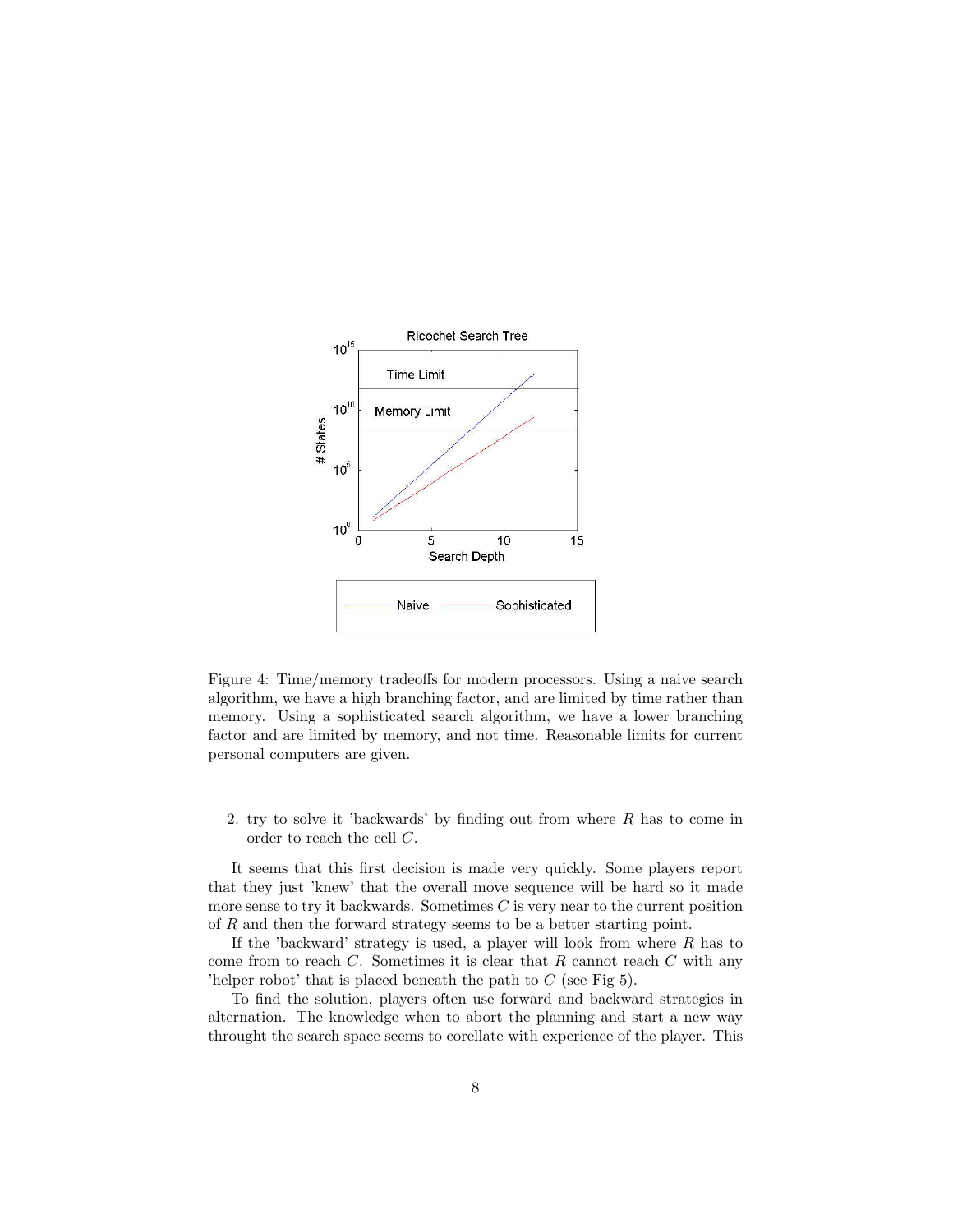

Figure 5: On the left, a backward analysis reveals that it would be good to place R somewhere between cell  $(0,3)$  and cell  $(0,13)$ . Luckily, it is easy to move R there, once robot 4 has gotten out of its way. Thus, the following move is optimal: move robot 4 upwards, move  $R$  leftwards, downwards, rightwards. On the right, backward analysis reveals that  $R$  has to stop at either one of the cells between  $(3,0)$  and  $(3,6)$  to reach C or at one of the cells between  $(4,7)$  and  $(6,7)$ . The fastes possibility to stop it is to move robot 4 upwards and to follow the dotted arrows.

'knowledge' is also acquired by playing the same board for 17 rounds in a row, so experienced players will memorize how to get any robot from the left upper corner to the middle of the right side, or will know that it is hard to find a way to all the cells in a special part of the board, and so on.

How can this be mimicked by a computer? We first implemented a module that mimics the 'forward' strategy: In this part of the program the computer will find all cells that can be directly reached by  $R$ . In a further step the computer evaluates all cells that can be reached by R if the other robots were not blocking him, i.e. for all possible combinations, the other robots were temporarily removed from the board and again the computer evaluated which cells were now reachable from R.

Comparing this solutions with human players it is quite obvious that human players would not regard a direct solution in the first step if it requires more than 10 steps. Thus, humans seem to make no more than 10 forward steps in a first try. To mimic different stages of expertise it would be interesting to parameterize the depth of this strategy and compare solutions with solutions found by human players.

The backward strategy is still hard to implement because also here we have a high complexity. The basic idea is to find all cells from which C can be reached directly. It is then clear that  $R$  has to stop on one of these fields to get to  $C$ . If there is a 'natural' obstacle, i.e., a wall that could stop it on one of these cells, the next backward analysis step would try to find all cells such that this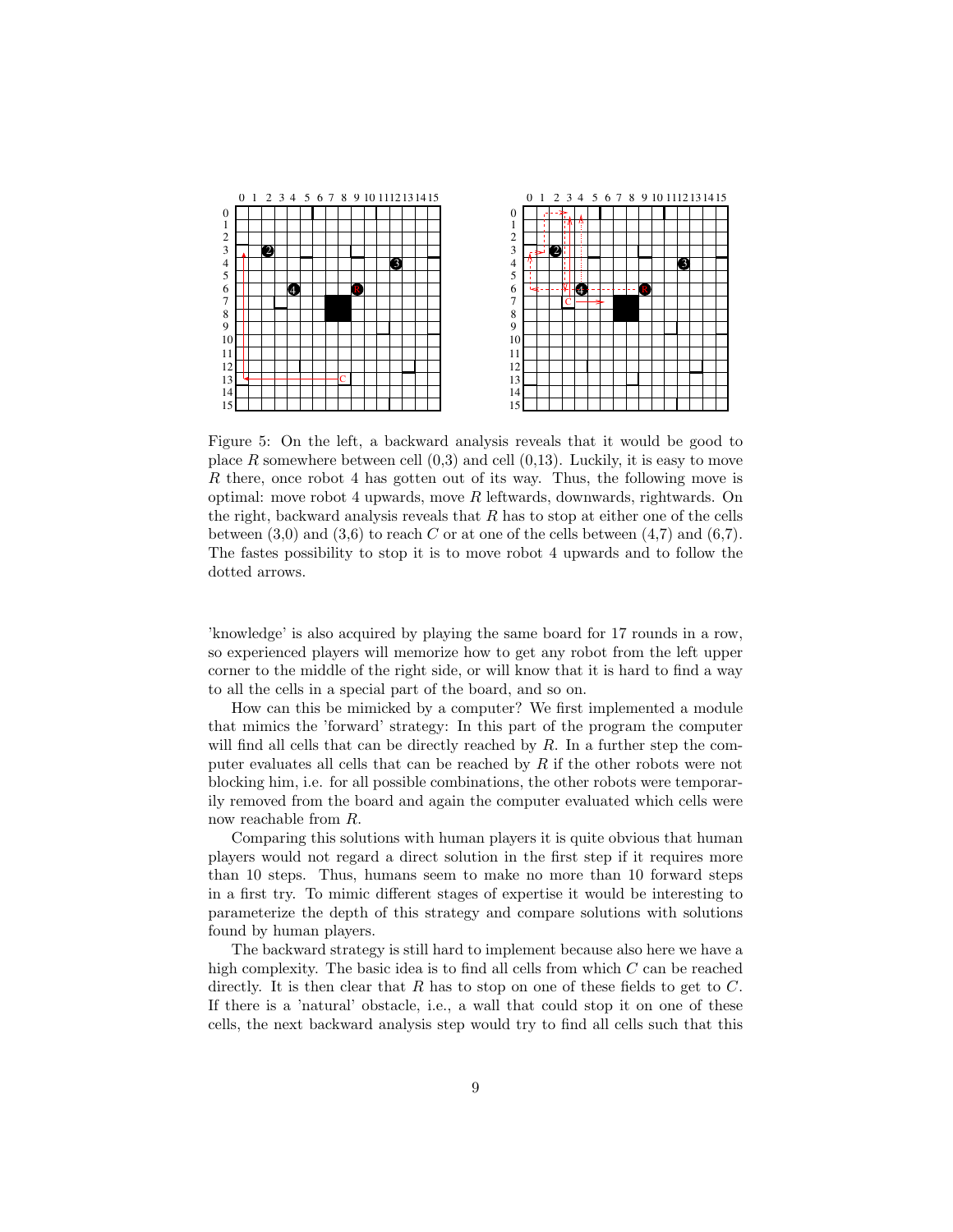

Figure 6: The darker fields show where  $R$  has to stop to reach  $C$  directly. The grey cells indicate where a helper robot has to be positioned in order to let  $R$ stop on one of the dark fields.

obstacle will be touched. Thus, the procedure to find all cells from which  $C$  can be directly reached has to be called recursively for all obstacles that can stop R on those cells already discovered.

If  $R$  can stop on any of the discovered cells, it can reach the goal  $C$  directly, thus, we would have found this solution with the forward analysis. If there is no more 'natural' obstacle on its way, we have to try, to move one of the three other robots to a cell neighbored to the cells we want  $R$  to stop. Looking at the examples from Fig. 5 it becomes obvious that this it is a major decision with which of the neighbored cells to begin.

In Fig. 6 we have coloured in grey all those cells we would have to examine further. The question for all of these cells is: Can we find a robot that can stop on one of these grey cells and will this help  $R$  to stop on one of the dark cells? As we now, robot 4 can be put on one cell that is reachable by  $R$ . So, we have to evaluate all the grey cells with respect to the improvement they could bring before really testing them, because otherwise we would have a very similar devastating search tree as for the optimal solution finder. It is certainly possible to build such an evaluating function, but it requires a very efficient implementation, anyhow. It would be interesting to actually build this backward analysis part of the solution finder. Then, it could be parameterized similarly to the suggestions made for the forward analysis. Computer generated solutions could then be compared to solutions found by human players on different expert levels and maybe parameters for beginner and experts could be abstracted.

The next section will give some results on how human players solve Ricochet Robots on our computer version of the game.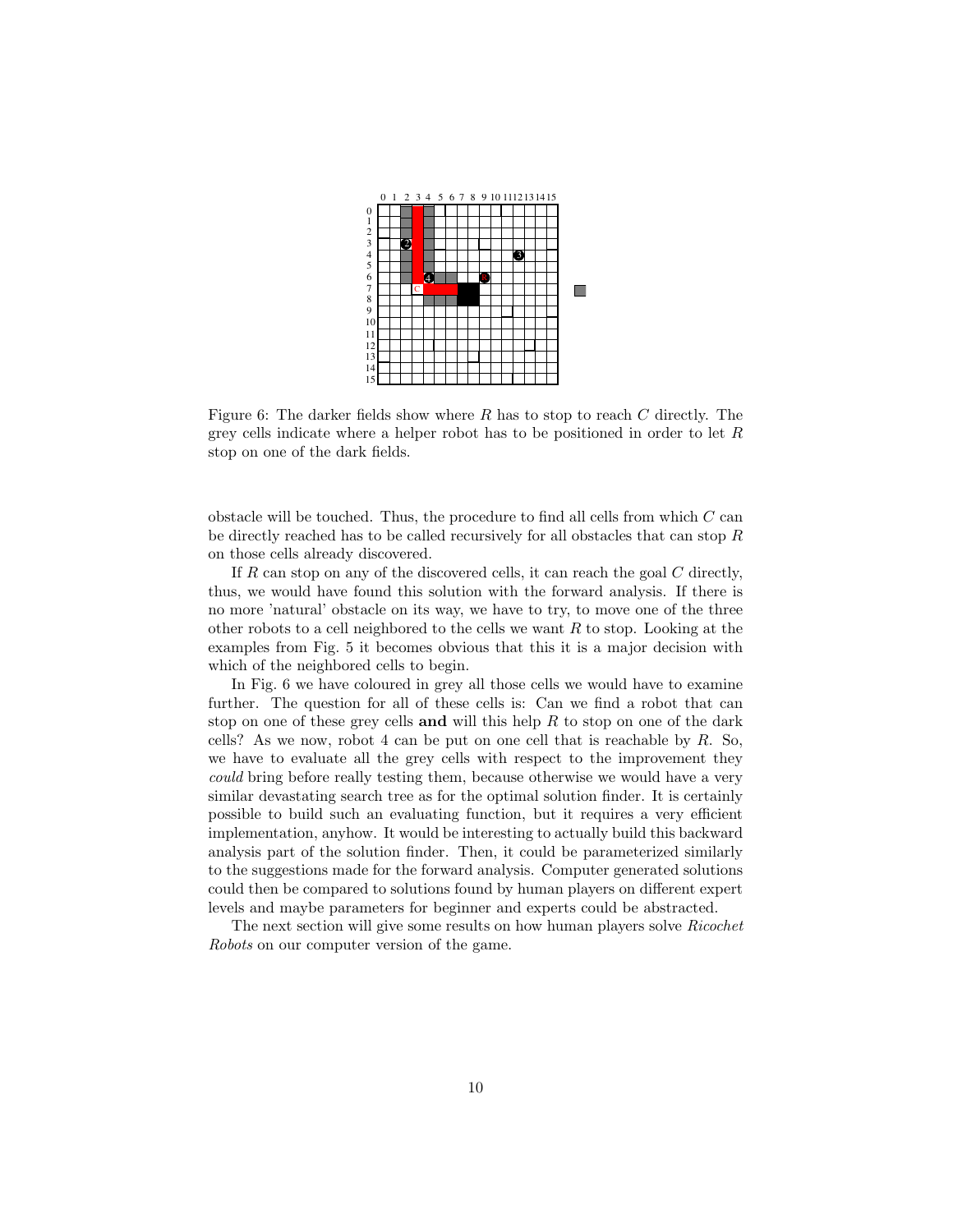# 4 Human Complex Problem Solving

Scientific approaches to the study of psychological phenomena have traditionally attempted to mimic the physics approach to the study of complexity, by studying simple systems and then extrapolating the results to complex systems. This is particularly true for the study of human problem solving. Early efforts in problem solving research focused on the study of simple novel tasks. The primary motivation behind this line of research was that simple tasks have clearly defined optimal solutions which allow for subjects' problem solving steps to be easily traced. This approach assumed that the cognitive processes underlying the subjects' performance on simple tasks were representative of the processes involved in 'real-life problem solving tasks. However, empirical findings on the non-generalizability of theoretical models to different knowledge domains discredited this hypothesis [10]. Research on problem solving in the following decades took two distinct approaches. The information processing perspective in North America centered its efforts on the study of problem solving in different knowledge domains (e.g. chess playing, calculation, managerial and political problem-solving, computer skills and game playing), while the Complex Problem Solving (CPS) perspective in Europe focused on the study of human performance in real-life tasks.

As mentioned in the introduction, information processing research separated into two main lines of research among others, with little overlap on the theoretical models used in both areas: the development of expertise in specific problem solving domains and the development of computer solutions to domain specific problems. Following the tradition in the field, both approaches oriented their efforts to the analytic study and description of domain-specific close-system problems (e.g. Tower of Hanoi), which in most cases did not reflect real-life problems. The complexity if a problem in this context was in general equated to the complexity of the problem's search space.

Artificial intelligence attempts, although successful in some cases, failed to provide important insights on how humans solve similar problems. For instance, human chess experts could consistently outplay computers that relied heavily on brute-force searching techniques. The realization that humans could even function at all in tasks for which the search spaces were astronomical led researchers like Alan Newell to study heuristic search in his 1972 paper outlining his General Problem Solving System (GPS) [2]. One of the "features" of the GPS system was that, as with people, if it did not find a correct solution to the problem, it would just "give up" rather than continue the Sisyphean task of searching an impossibly large search space. The realization that human problem solving does not entertain entire search spaces was important among other reasons because it demonstrated the lack of face validity of the deterministic models used for the characterization of problems. Critically, the tasks used were not representative of real-life problems and provided limited information on the strategies and models used by human subjects in solving them. Furthermore, this research also demonstrated the limitations of the computational notion of complexity for the characterization of psychological phenomena [6].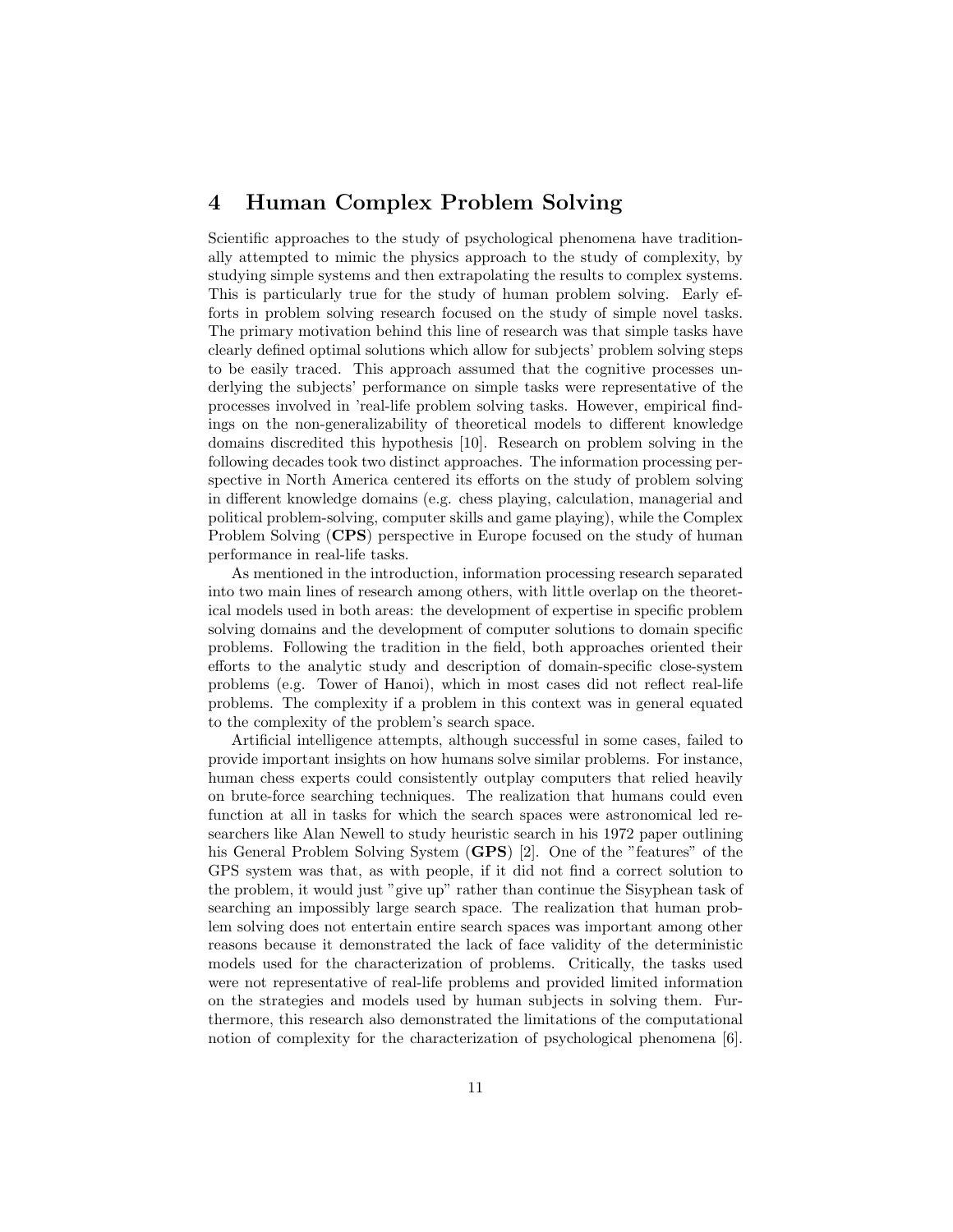The complexity posed by a problem is not necessarily equivalent to the complexity of it's search space, but to other properties of the problem as well as to the subject's mental representation of it.

The CPS perspective offers an alternative -more ecologically valid- conceptualization of 'complexity' [5, 4, 3]. CPS studies human problem solving from a holistic point of view; it employs computerized laboratory tasks constructed to mimic 'real-life problems and focuses on the motivational, as well as social variables that affect subjects' performance. In spite of the fact that the literature in CPS does not provide a unified definition of 'complexity[9], a task must assume certain characteristics in order to be considered a complex problem. The tasks used are novel, relatively complex, semantically rich, and dynamic (e.g. forest fires and ecologies). A task is considered dynamic if early actions taken in solving the problem determine the environment of the task in which further decisions must be taken, and in some cases features of the environment might change independently of the subjects' actions. Complex tasks are also time-dependent in the sense that subjects are constrained to make decisions by time limits, and some decisions must be made at particular moments in time depending on environmental demands. Finally, a task is considered complex when the variables that determine task environment do not relate to one another in a one-to-one fashion.

The 'complexity' stressed by this perspective emphasizes not only the computational properties of a problem, but also the psychological demands placed on a human solver [9]. The psychological complexity does not necessarily equate its perceived difficulty; modifications to the semantic content of a problem often yield significant changes in its perceived difficulty, even though the analytic structure of the problem remains constant. Due to this reason measures of complexity must rely on other factors besides self-report. Relational complexity refers to the number of units of information that must be considered in parallel in order to arrive at a successful solution. This quantity is limited by restrictions in working memory capacity. The meaningful units of information to be considered are in general identified with the arguments presented by the problem. Those in turn, refer to inferred relationships between variables in the game. Complex tasks require to establish novel relationships between variables, which in general results in high relational complexity. Despite its importance, the notion of relational complexity has only been empirically studied for relatively simple problems [7].

In the context of this project, we studied the psychological as well as the computational complexity of the "Ricochet Robots" game. We did not only consider the computational complexity of each puzzle, but we also analyzed the game according to a CPS model. Ricochet Robot represents an instance of complex problem solving in several respects. Arriving to a solution requires a long series of decisions, in which early moves determine and limit the following moves. The game can be set to restrict time-constraints depending on implementation goals. In the implementation of the game used in this project each puzzle was time constrained for the experimental study. Time constraints were removed for the case study in order to explore other characteristics of the game. Ricochet Robots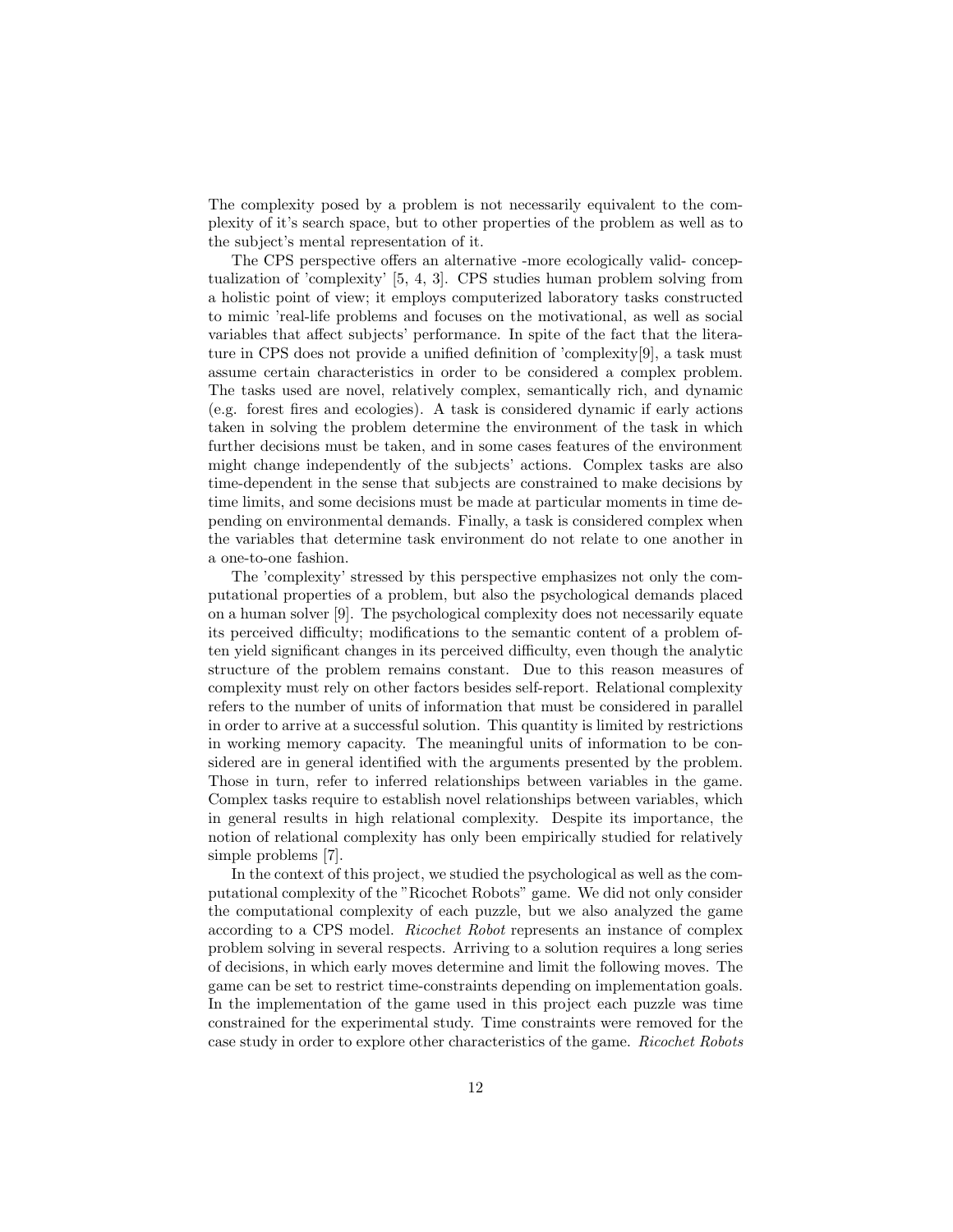can also be considered a complex task computationally, as has been reviewed in Sec. 3, and psychologically. Although the psychological complexity of the game cannot be measured in an straightforward fashion, the number of arguments necessary to obtain an optimal solution can be experimentally manipulated. As a result of an increase in relational changes in participants' performance and/or in the strategies used to approach the task are expected. We investigated this possibility empirically by studying human subjects performance using two distinct experimental techniques. The objectives, implementation and results of them are described in detail in the following sub-sections.

## 4.1 Group Experiment

In order to explore how human subjects solve Ricochet Robots we conducted a pilot experiment with a small sample of subjects. The aims of the experiment were to test the importance of two factors which were hypothesized to play a role in solving the game. First, we inferred that subjects considered in order to find a solution the number of possible cells all robots could reach independently at all moments in the game. Based on this inference, we hypothesized that providing this information visually would result in an improvement in subjects performance. For each puzzle used in the experiment participants were presented with two versions, a version with no aids, and a version in which in which additional information was visualized upon clicking on a robot. This action changes the color of all those cells that the robot can move to at that specific moment in the game.

Second, we predicted that the complexity of the space of the problem would affect subject's performance. We expected that participants would have more difficulty solving puzzles in which the number of moves of the optimal solution was larger. As a result, we expected the initial move time and the overall time to increase. Furthermore, we predicted that participants would produce more recurrent moves (moving a robot and then returning it to it's starting cell) for this puzzles.

Finally, we considered that the functional role played by moving other robots - besides the target robot- in finding an optimal solution could provide some insight into the difficulty posed by each puzzle. We use the relationship between the robots in each board as a measure of the relational complexity of each puzzle. Four different puzzles were designed in order to represent four relationships between the robots in the puzzle. We predicted that performance would differed depending on the relational complexity of the puzzle. The puzzles require to achieve the optimal solution that the participant considers one (puzzle 1) or 2 arguments (puzzles 2 through 4). In detail, the arguments for each puzzle were: 1) consider only the designated robot, 2) consider the relation between the target robot and other robot that behaves as a obstacle, 3) and 4) consider the relation between the target robot and other robot that behaves as a helper.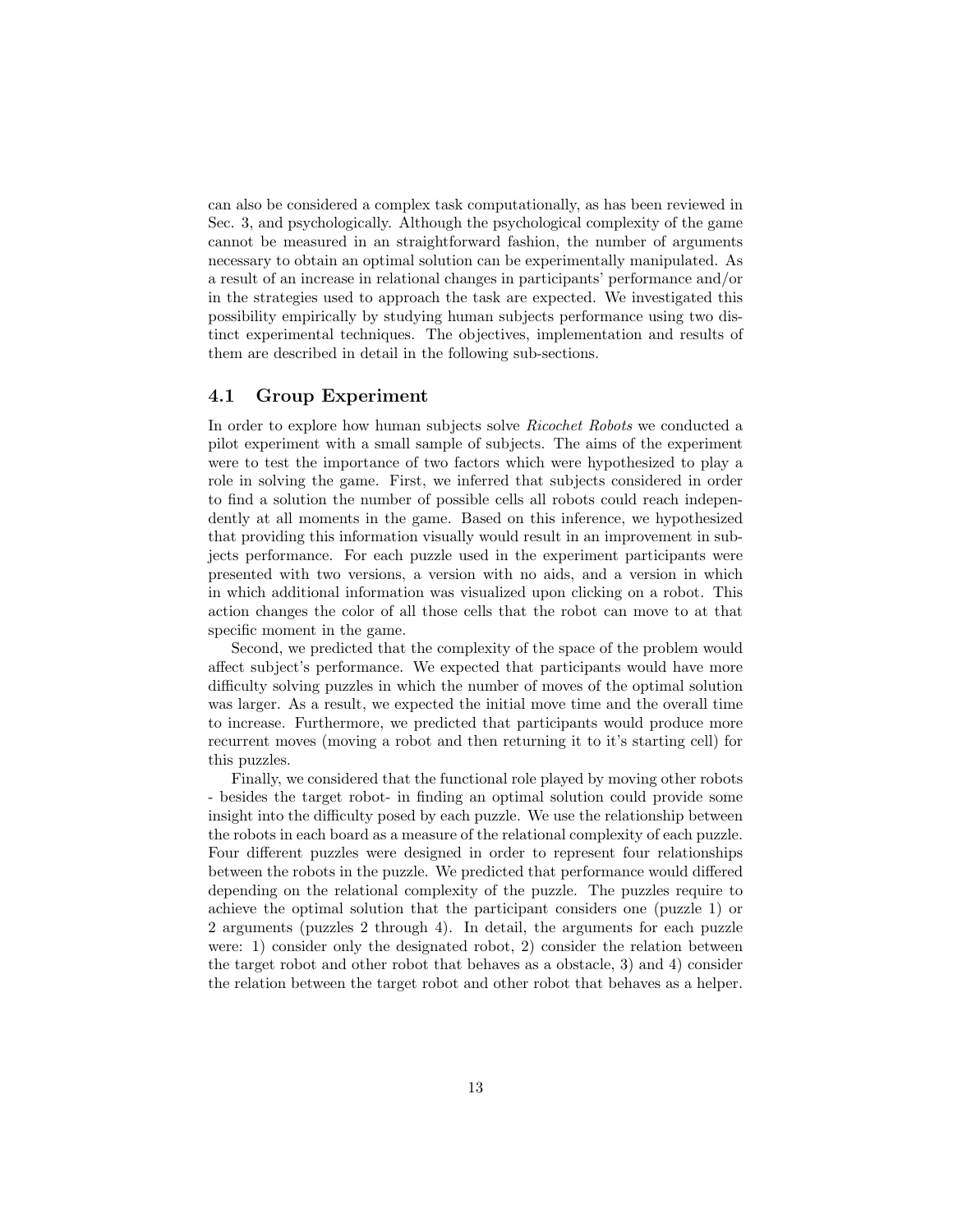## 4.1.1 Methods

#### Participants

Five students (three males and 2 females) from the Santa Fe Institute Complex Systems Summer School agreed to participate in this study. Participation was voluntary; participants received no monetary compensation for their participation. All participants were treated in an ethical manner (American Psychological Association, 1992).

#### Materials and Apparatus

The different board games were programmed in Java, using only standard Java libraries. Each Java GUI displayed a board game (X x X cm) at the center of the screen; to the right of the board four buttons displayed in vertical order: number of moves entered, undo option, reset option and the overall time elapsed since the beginning of the puzzle. Two personal computers were used for experimental material presentation (PowerPC G4, 12.1-inch TFT Display with1024x768 resolution and an IBM T30, 14-inch TFT Display with  $1024x768$ resolution). In both cases participants used a mouse pad to navigate the game's environment.

#### Procedure

Prior to the beginning of the experimental session participants received a tutorial. The first part of the tutorial consisted of a handout with instructions detailing the characteristics of the game, which included one example of each, a puzzle board with and without visual aids. Participants were instructed to carefully read the handout and to ask any questions referring to the game. The second part of the tutorial consisted on a training session during which an experimenter walked each participant through a puzzle while restating the rules of the game. Later the experimenter observed as the participant solved the same puzzle. Participants were allowed to explore the board -turning the visual aids on and off- until they declared themselves to be confident to begin with the experimental session.

Each experimental session consisted of 4 different puzzles, which were presented twice (with and without visual aids). The order of visualization conditions was counterbalanced across participants. The four puzzles differed on their degree of difficulty. The criteria for difficulty were: a) the minimum number of moves necessary to reach the goal  $(3, 5 \text{ or } 6)$ , and b) the number of relational arguments to be considered in finding an optimal solution. Participants were instructed to try to solve each puzzle in the minimum number of moves and in the least amount of time. A maximum time of 5 min was allowed for each of the four puzzles. If the participant reached a solution before the maximum time, he/she was instructed to restart the game and look for a better solution. Similarly, participants were allowed to reset the game to the initial board, if they could not find a solution. In addition, participants were allowed to undo their recent moves. After 5 min the screen froze and participants moved to the following puzzle. Each participant's moves and the time elapsed between moves, as well as total time, were recorded for later analysis. At the end of each experimental session participants answered a set of open questions about the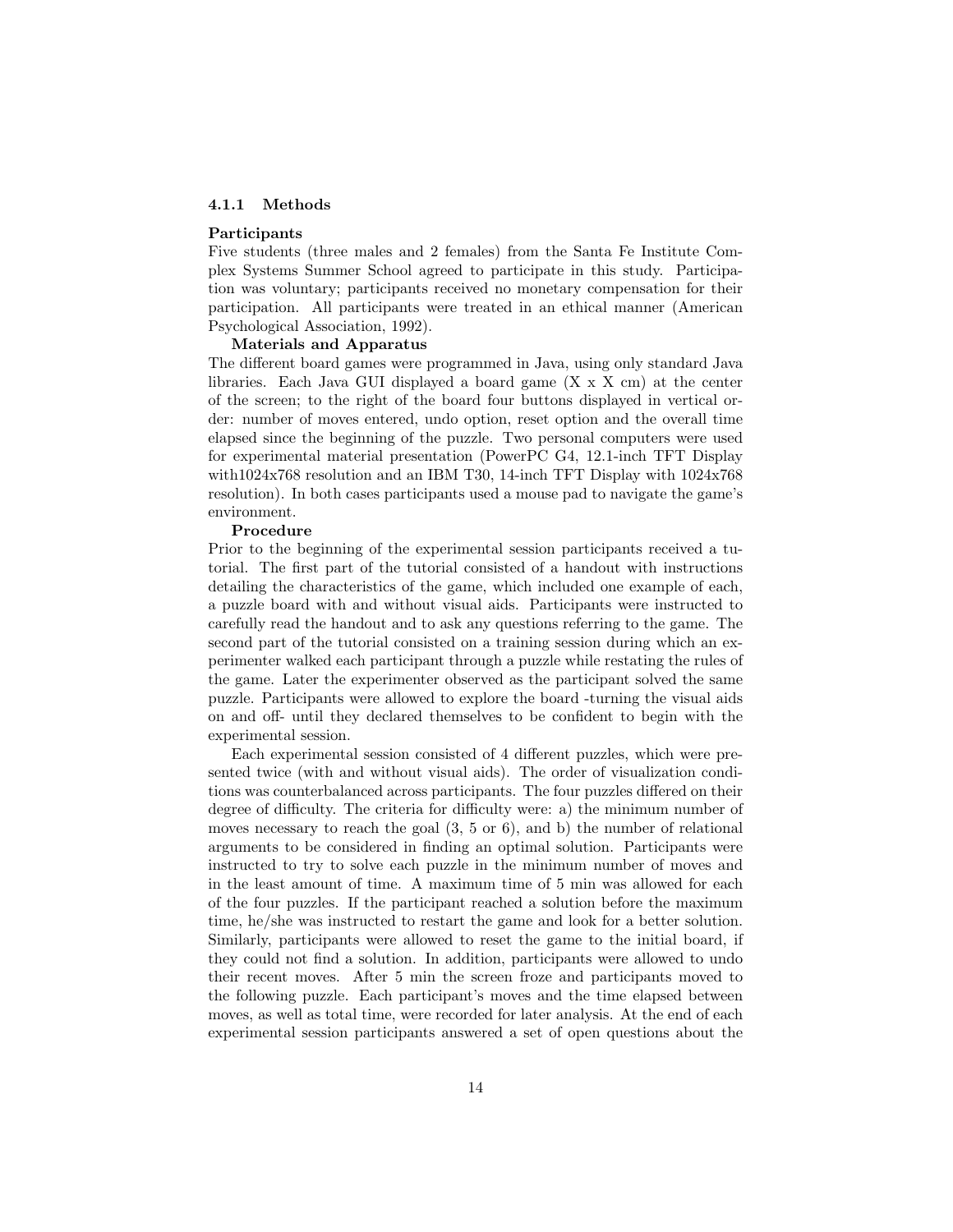strategies used in solving the game and the relevance of visual aids in reaching the best solution.

## 4.1.2 Results and Discussion

Participants' cognitive performance on each board and the efficacy of visual aids were evaluated using three results-oriented indicators: overall solution time, number of solutions per puzzle and solution quality. Solution quality was operationalized as the total number of moves per solution. Good performance was determined according to the number of moves between the starting state and the goal state for each puzzle. On average participants showed larger mean times for the first move on each puzzle compared to the following moves. This effect is more pronounced for the first puzzle and decreases over time, which suggests a learning effect. Contrary to experimental predictions, results showed that the introduction of visual aids impaired participants' performance. T-test comparisons showed that on average significantly more moves and larger overall times were employed for boards that displayed visual aids compared to the same puzzle without the aids  $(t(4) = 3.80, p < 0.05$  and  $t(4) = 2.41, p < 0.05$ , respectively). Furthermore, results showed significantly larger mean times for the initial move for the first puzzle with aids compared to the same puzzle without the aids  $(t(4) = 2.68, p < 0.05)$ . ANOVA (**Analysis of Variance**) analysis comparing overall time for the different puzzles with and without visual aids showed increased overall times for puzzles with visual aids, but no significant differences between puzzles  $(F(3, 1) = 9.94, p < 0.05 \text{ and } F(3, 1) = 0.419, p > 0.05$ , respectively). This result indicates that the effect of the visual aids on performance remained stable across the experiment.

Analyses performed on the ratio of the overall time employed in solving a puzzle divided by the puzzle's difficulty indicated that participants' performance was not significantly affected by the complexity of the space of the problem. However, the comparison of participants' performance on the different puzzles according to their relational complexity shows a preference for puzzles that do not require the help of additional robots to reach a solution. Qualitative analysis of the solutions produced in solving puzzle number two indicates a preference for solutions that do not require using other robots as helpers, even though moving other robots would lead to a better solution. Difficulties in solving puzzle number four provide additional support to this observation. Four of the participants attempted to solve the puzzle only by moving the target robot and reseting the puzzle upon realizing that a solution could only be reached by moving an additional robot; the fifth participant failed to find a solution to the puzzle.

Finally, due to the characteristics of the games implementation (puzzle difficulty), no process-oriented indicators were derived from the experiment. However, some intuitions about the nature of the cognitive strategies employed were obtained from the qualitative analysis of the sequence and timing of moves. In order to qualify the strategies used by the participants in finding a solution, the first solution obtained for each puzzle was analyzed separately in a sub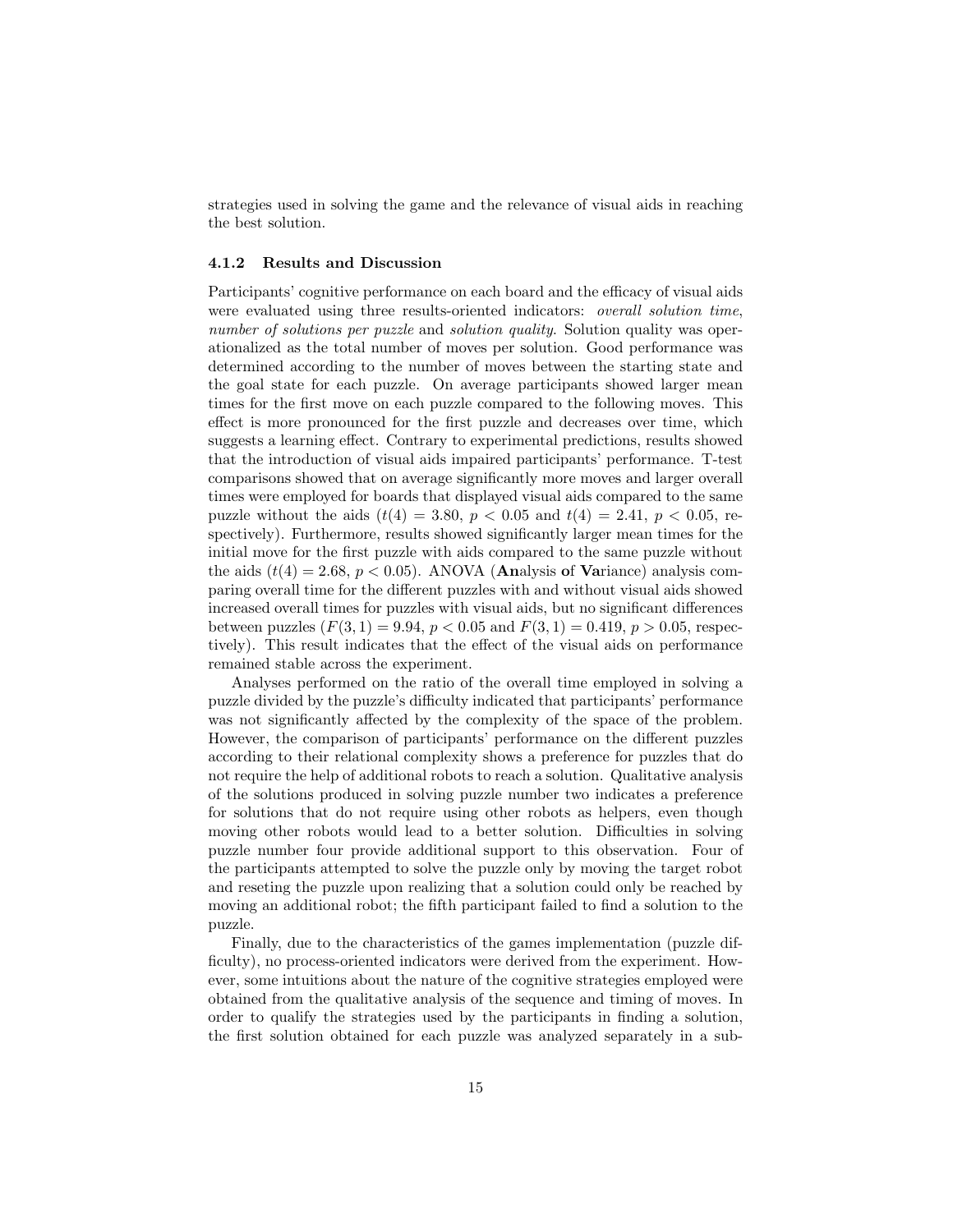sample. Temporal transitions between moves were analyzed independently for this sub-sample of the data. Within-subjects ANOVA was performed on the data obtained from this sub-sample, using the time for the initial, second and third move as main factors. Post-doc analyses indicated that participants took significantly longer times for the initial move compared to both the second and third moves  $(F(3, 1) = 7.35, p < 0.05 \text{ and } F(3, 1) = 9.40, p < 0.05, \text{ respec-}$ tively). These results suggest a tendency to use more of a planning strategy than a search strategy. Furthermore, participants' reports confirm this intuition; three of the participants reported the use of an inverse strategy, working backwards from the goal state to the initial state, before implementing a solution. However, after finding a satisfying solution to the board, at least two of the participants switched from a planning to a search strategy.

Overall, results suggest that subjects have a tendency to use a planning strategy to solve Ricochet Robots. Problem solving performance in this environment seems to be largely based on cognitive abilities to operate on a mental representation of the game. The inefficacy of the visual aids in improving subjects performance also indicates that the capacity to plan a successful strategy might be negatively influenced by the visual information presented. However, the role of visual aids cannot be qualified based on this evidence. Participants reported that the visual aids were confusing; they did not provide useful information and were obstacles to finding a solution. Finally, it can be argued that participants had more difficulty solving puzzles that require more than one argument. This indicates that the relational complexity more so than the computational complexity (space of the problem) of the task affects human capacity to solve the game.

## 4.2 Case Study

Case studies are typically used in computer modeling and simulation research more so than in psychological studies in the problem solving literature. However, some authors have argued in favor of their use, because they provide rich information about the cognitive activity and problem solving behavior of the individuals than do average data  $[8, 1]$ . In this case, we decided to further explore subject's behavior in solving the game by conducting a case study of one subject's performance.

We used for this study the puzzle for which subjects in the group experiment had significantly more difficulty finding an optimal solution. The experimental conditions differed from those of the group experiment. A single participant who had never played the game, was given brief tutorial on the game's rules and no written instructions or training examples. The participant only solved one puzzle and was allowed unlimited amount of time to complete it. We expected that the lack of time-constrains combined with the brief training would provide a finer grain picture of the learning process that underlines strategies development.

Qualitative analysis of the participant's performance suggests that rather than utilizing either planning or search strategies, the subject seemed to operate on a continuum between the two. The original data for the time between moves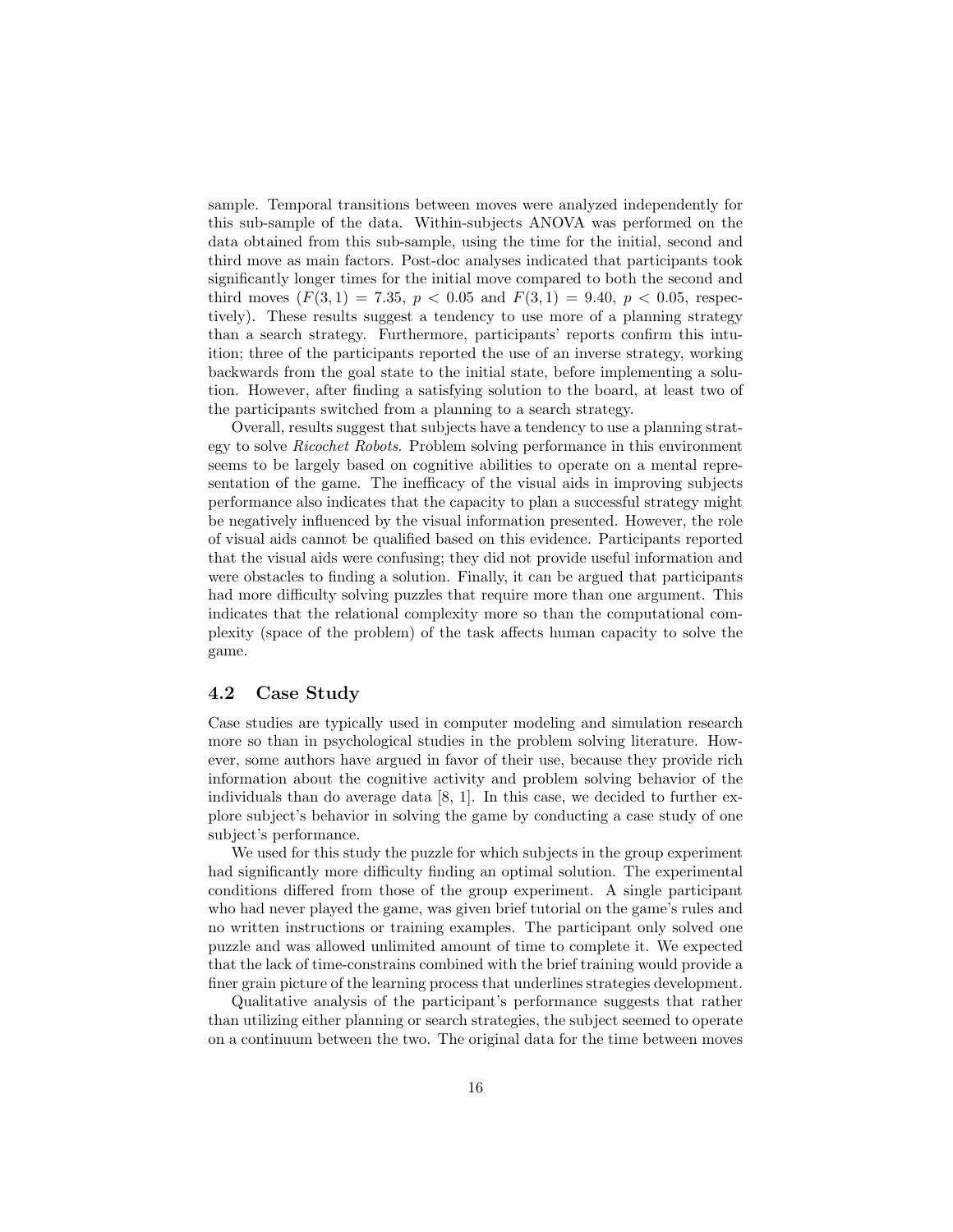is shown in Figure 7 a. Most often, the subject waited only a short time before making the next move, indicating an active search strategy. However, on several occasions the participant produced long pauses before deciding on a move, which suggests a planning strategy (Figure 7 b).



Figure 7: Case Study single-subject data. A) The original time series showing the delay after each move. B) The sorted time series, showing the proportion of long and short waiting times. C) The distribution in B seems to follow a power law, which may be indicative of Self-Organized Criticality phenomena. D) Each waiting time is plotted against the next waiting time. The lack of correlation shows that it is difficult to predict the next waiting time from the current one.

The subject did not, however, simply go back and forth between long waiting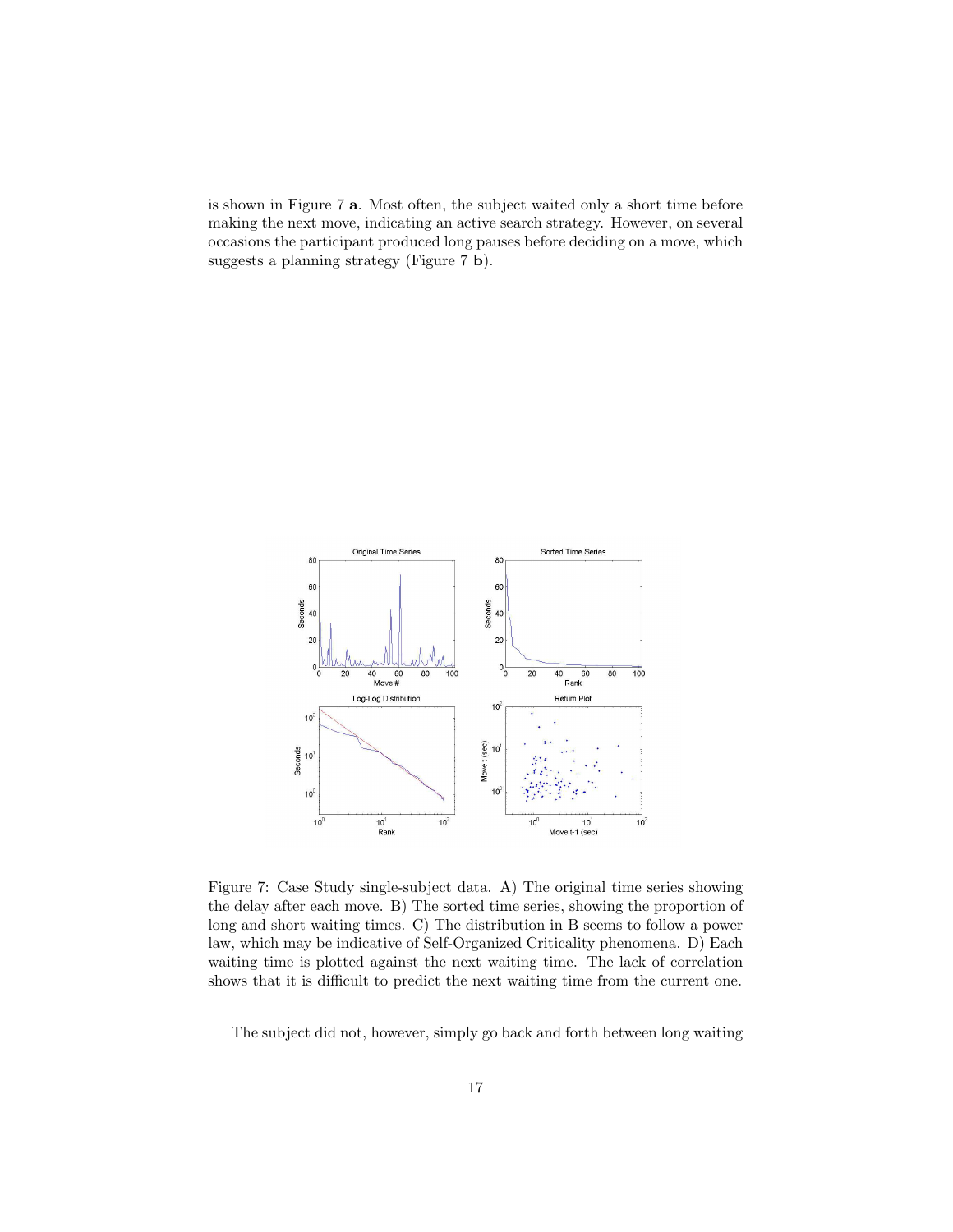times and short waiting times, and the planning regions are not readily distinguishable from the active searching regions. As Figure 7 d shows, the current waiting time is little indication of the next waiting time, and so the regions of planning strategies and the regions of search strategies are not well defined, but seem to lie on a continuum.

It would seem then that the language of problem-solving literature is inadequate to capture the dynamics of actual human problem solving. What seems to be happening is not that people use one of two strategies, but that they follow a complex decision-action cycle. The length of decisions seems to follow a power law distribution (Figure 7 c), which has been associated with Self-Organized Criticality phenomena.

Four phenomena have been identified as being essential for self-organized criticality:

- Constant Drive
- Storage
- Threshold Non-Linearity
- Energy Release.

One possible analogy between SOC and Problem solving would be to associate Constant Drive with the desire to reach the problem goal, Storage with the memory of the plan, Threshold with the confidence in a solution, and Release with action and forgetting. That is, when a subject is trying to reach a goal, they do some planning until they are reasonably confident in a direction of action, at which point, they act in accordance with their plan until their memory of the plan degrades, they reach the end of their planned trajectory with or without reaching the goal, or decide that their plan is not working. At this time, unless they have reached the goal (while the drive is present), they begin to plan again.

This is one of many possible analogies. While it seems pleasing, plausible, and to fit the SOC framework well, future tests will need to be performed to assess its veracity. Nevertheless, our early results indicate that human problem solving is indeed much more complex than had been previously asserted, and that the language of planning versus search strategies is insufficient to capture these complexities.

# 5 Self-Organization

In this section, we briefly explore how independently acting agents can cooperate to solve this problem. The agents were allowed to know everything about the world that was externally observable, but nothing about the plans of the other agents.

We began with a simple rule for the agent, and a simple rule for the helper robots.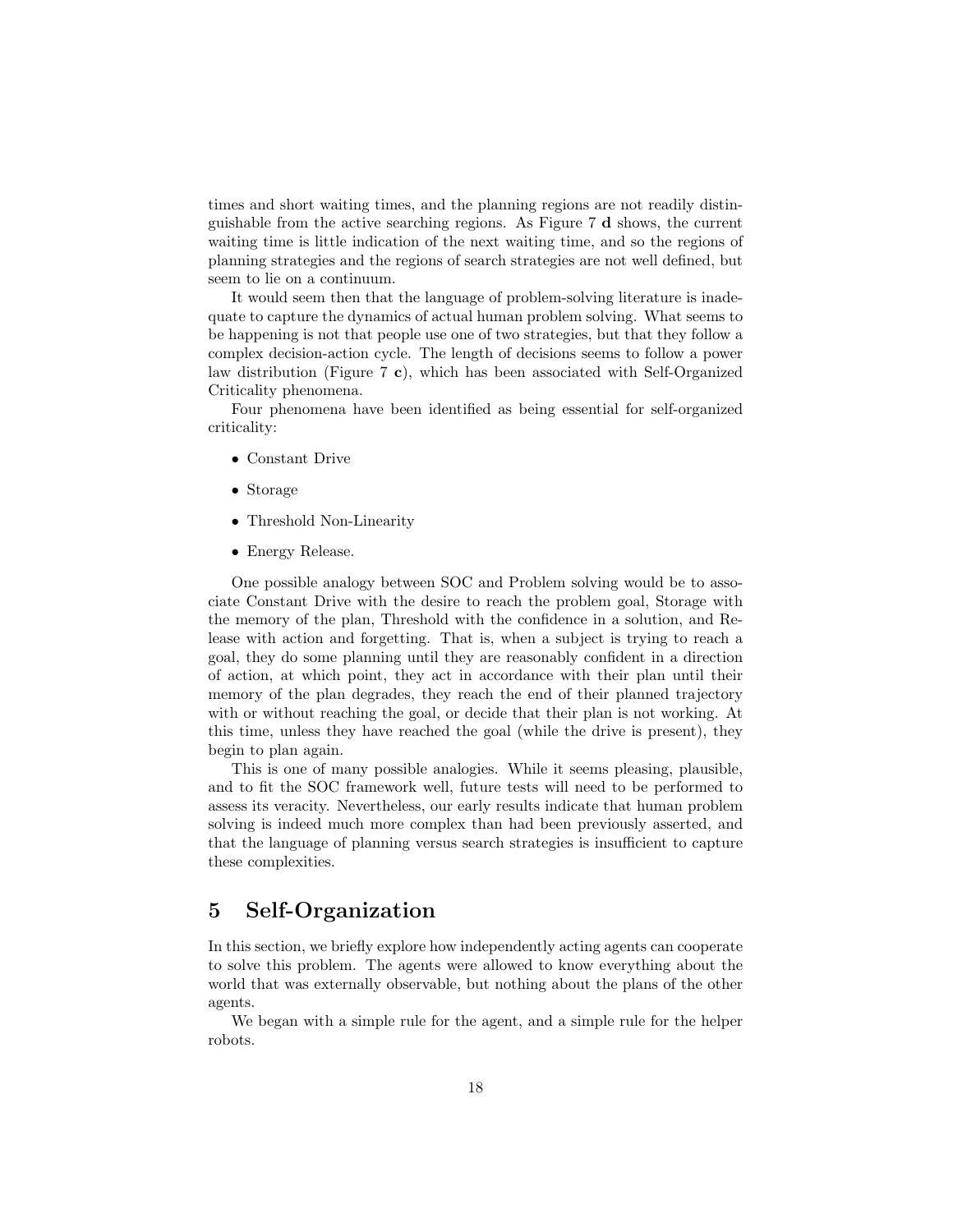- If you're an agent, move along the shortest path to the goal. If no such path exists, remain still.
- If you're a helper, find the point on the board where the sum of your moves to get there and the agent's subsequent distance to the goal is minimized, and move along the shortest path to that point. If you cannot reach a point which will allow you to help the agent reach the goal, remain still.

These two simple rules allowed the agents to solve many puzzles, though not all of them. Also, a few interesting interactions emerged. In one puzzle, the agent moved one step along a long path to the goal, and then another agent moved out of its way along a shorter path. The agent then retraced its steps and took the shortest path to the goal. In another puzzle, two helpers competed with each other to be the first to help the agent. This created confusion among them, as seemingly good moves became bad with the move of the other. Ultimately one helper got into a position where it could aid the agent and the second helper moved out of the way, allowing the agent to reach the goal. In at least one case the optimal solution was found.

A limitation of this scheme is that it only can find solutions in which one robot is sufficient to help the agent reach the goal. To get helper robots to coordinate would require one of two things: Communication among the robots, or knowledge of the other robots' strategies. In the latter case, the helper robots knew how other robots would act, and so they could each compute an optimal solution. This is not feasible because of the limitations of optimal solutions finders, discussed earlier. Even if they could act in a heuristic way, this would be equivalent to the heuristic solution finder. The interesting self-organization case is the former, in which helpers can communicate.

One example of a scheme that would allow two helpers to work together could be as follows: If you cannot help the agent, and no other helper has asked you to stop, move randomly. If you can help the agent, request that all other helper robots stop and help the agent as before.

When only one helper robot is needed, the probability of one robot wandering into a helping spot randomly is fairly high. When two helper robots are needed, the probability of them wandering into their respective helping spots simultaneously is low. A more sophisticated self-organization and communication scheme would be necessary for agents to solve the most difficult puzzles, in which all three robots are needed simultaneously.

# 6 Summary and Discussion

The project showed that certain games are a good starting point for exploring the complexity of human and computer problem solving. Although the project is still at its beginning we hope to do some more experiments and finally implement the digital solution finder to compare its results with solutions found by humans, to learn more about computers and brains and how they can learn from each other.